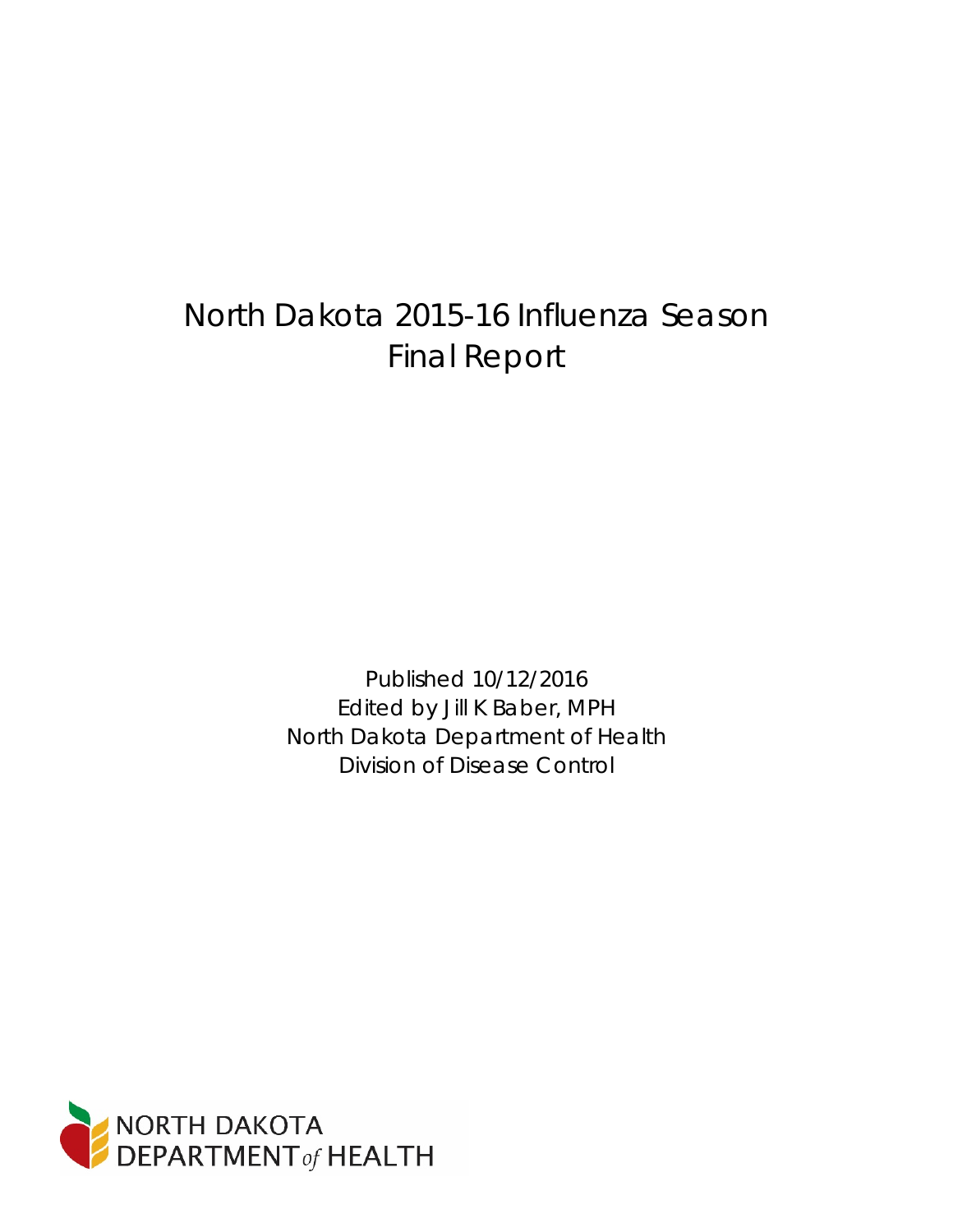This page intentionally left blank.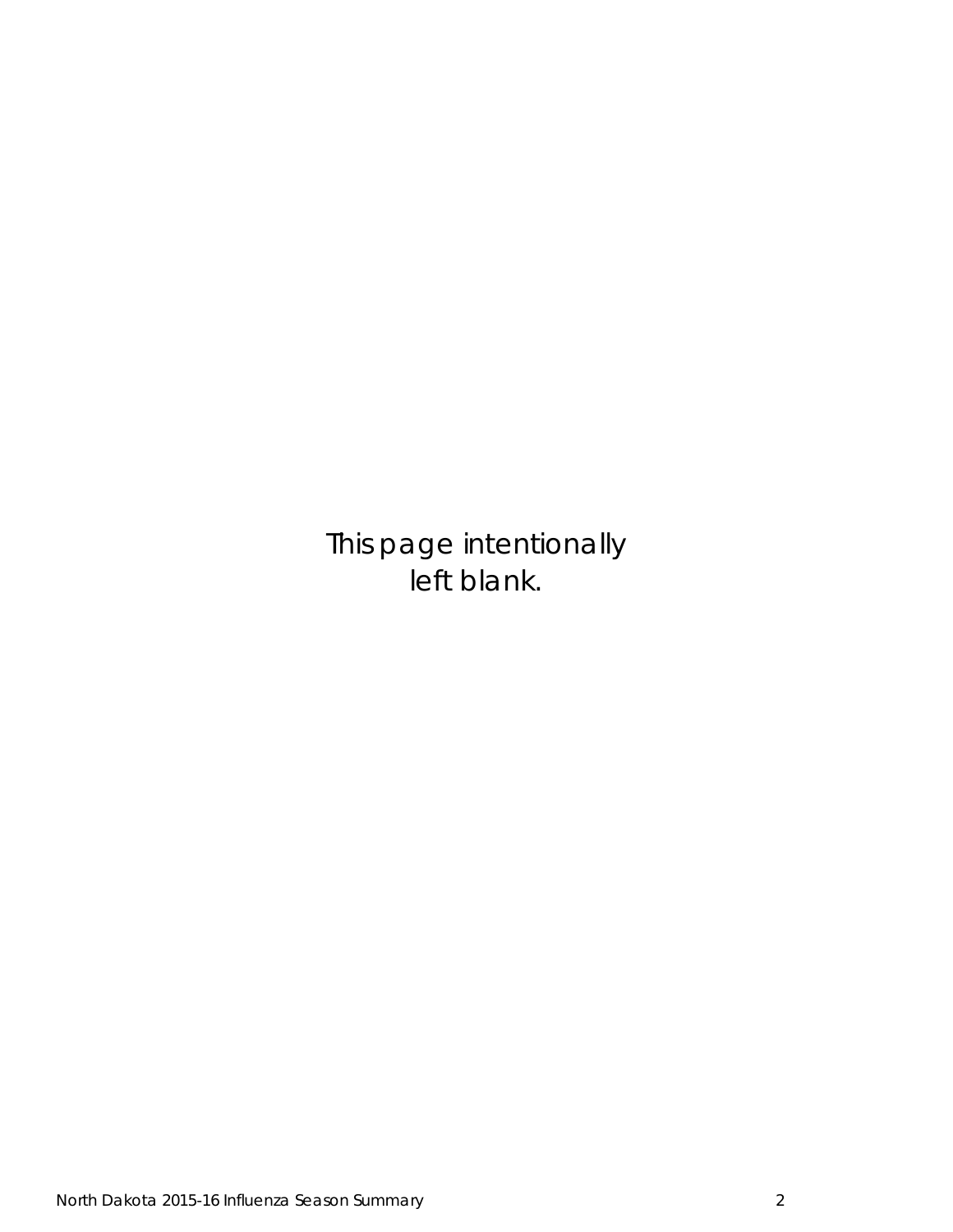## **Summary**

The North Dakota Department of Health (NDDoH) received reports of 1,942 cases of laboratory-identified influenza, making the 2015-16 influenza season a fairly mild season overall. This statistic captures cases that are identified with a laboratory test; cases diagnosed based on symptomology or contact with another known case are required to be reported. Additionally, not all people with influenza will seek the care of a medical professional. Therefore, the true seasonal burden of influenza is higher than presented in this report.

The predominant strain this season was the 2009 A H1N1 pandemic strain. This strain last predominated during the 2013-14 influenza season. As usual, influenza A H3N2 circulated as well, in much lower numbers. There were also a total of 425 cases of influenza B reported. A higher percentage of B was reported in the latter half of the season, which is typical. Of the known B viruses that underwent lineage testing, 75% were of the Yamagata lineage, while the remaining 25% were of the Victoria lineage. In recent years, Yamagata has been more prevalent in the Midwest region of the United States. The 2015-16 trivalent vaccine, which includes antigen for protection against only one B lineage, included protection against B Yamagata. For more information on influenza statistics, visit www.ndflu.com.



**Number of Laboratory-Identified Influenza Cases Reported by Week, North Dakota 2015-16 Season**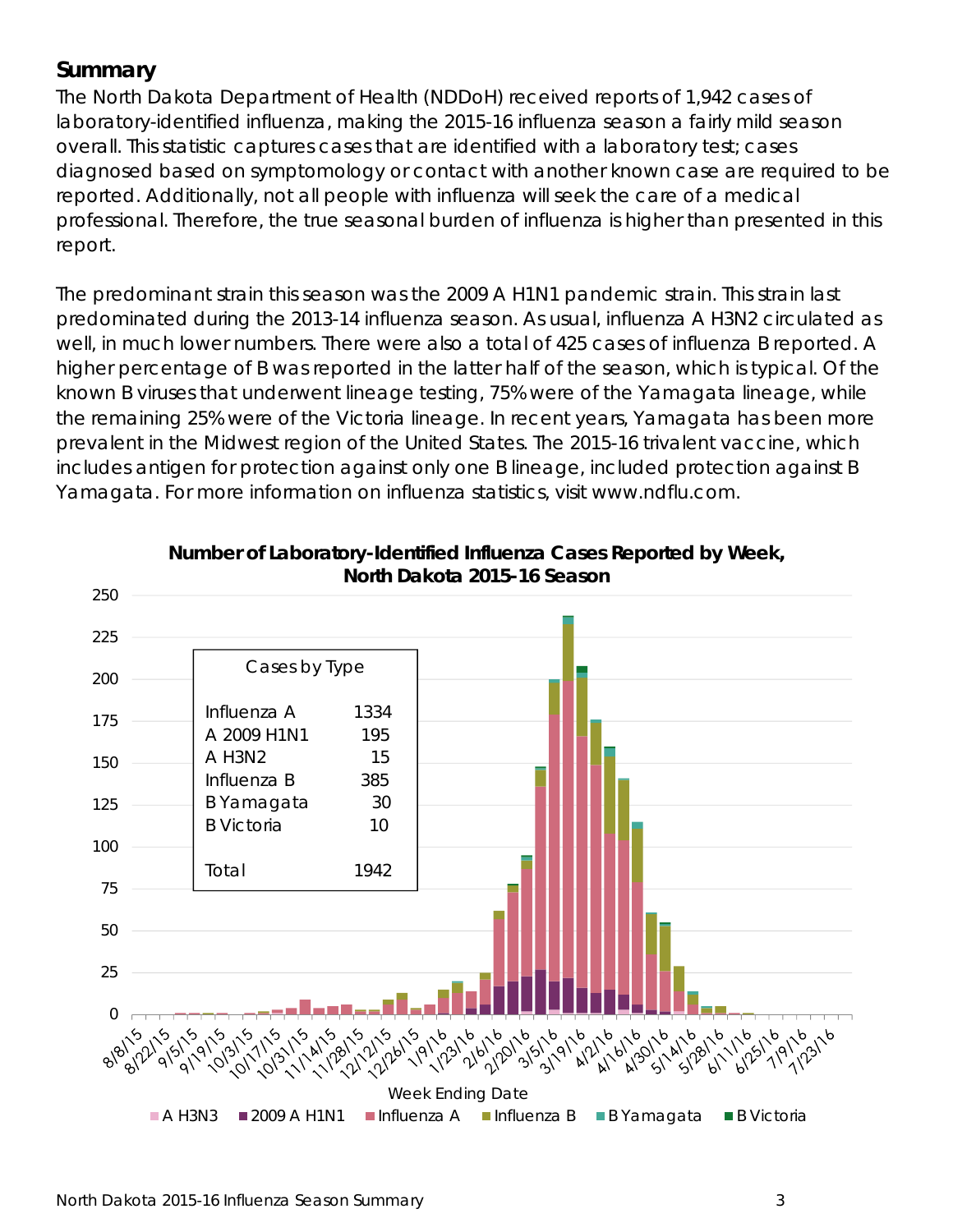## **Demographics**

| County             | <b>Case Count</b> |
|--------------------|-------------------|
| Adams              | 7                 |
| <b>Barnes</b>      | 13                |
| Benson             | 10                |
| <b>Billings</b>    | 0                 |
| <b>Bottineau</b>   | $\overline{3}$    |
| Bowman             | $\overline{27}$   |
| <b>Burke</b>       | $\overline{2}$    |
| Burleigh           | 280               |
| Cass               | 414               |
| Cavalier           | 43                |
| Dickey             | 26                |
| Divide             | 9                 |
| Dunn               | 19                |
| Eddy               |                   |
| Emmons             | $\frac{2}{7}$     |
| Foster             | $\mathbf{1}$      |
| Golden Valley      | $\overline{7}$    |
| <b>Grand Forks</b> | 120               |
| Grant              | 5                 |
| Griggs             | $\overline{0}$    |
| Hettinger          | $\overline{2}$    |
| Kidder             | $\overline{5}$    |
| Lamoure            | 22                |
| Logan              | 18                |
| <b>McHenry</b>     | 6                 |
| McIntosh           | 6                 |
| McKenzie           | 17                |
| McLean             | 18                |
| Mercer             | 80                |
| Morton             | 106               |
| Mountrail          | 17                |
| Nelson             | 3                 |
| Oliver             | 16                |
| Pembina            | 8                 |
| Peirce             | 2                 |
| Ramsey             | 32                |
| Ransom             | 24                |
| Renville           | 4                 |
| Richland           | 23                |
| Rolette            | 8                 |
| Sargent            | 16                |
| Sheridan           | 3                 |
| Sioux              | 34                |
| Slope              | 0                 |
| Stark              | 99                |
| Steele             | 0                 |
| Towner             | 1                 |
| Traill             | 24                |
| Walsh              | 40                |
| Ward               | 194               |
| Wells              | 1                 |
| Williams           | 92                |
|                    |                   |

Influenza cases were reported throughout North Dakota. The 2009 A H1N1 pandemic strain disproportionally affects younger-aged children and adults. The elderly are considerably less affected compared with the A H3N2 strain.



**Case Burden by County** 

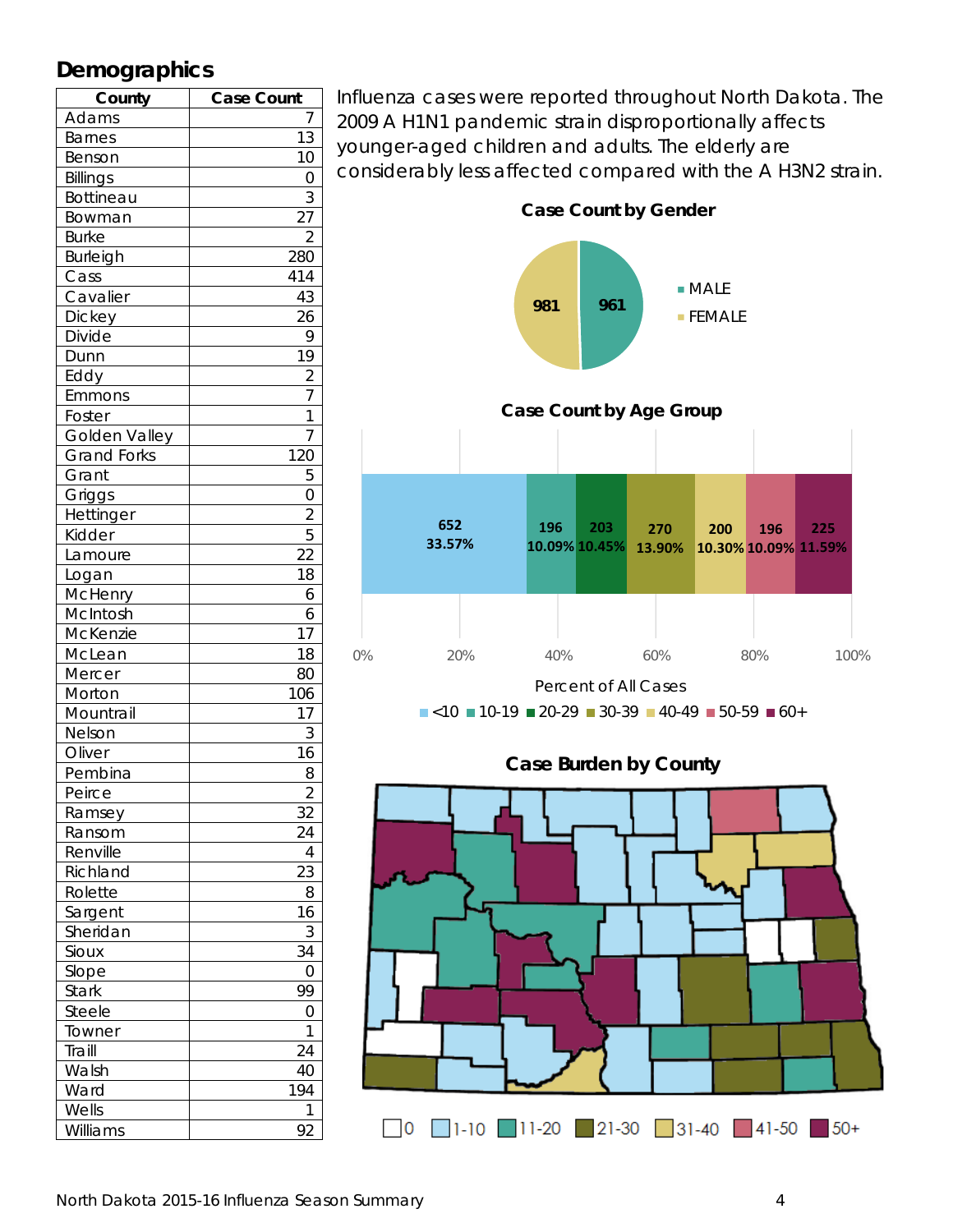## **Hospitalizations and Deaths**

The NDDoH received reports of 69 hospitalizations. Many providers now report cases electronically, and electronic laboratory data does not include hospitalization status, Therefore, the NDDoH's ability to report accurate hospitalization data has declined considerably, although some hospitals still report their hospitalizations separately. For this reason, hospitalization rates for the 2015-16 season are not comparable to rates from previous seasons. The reporting of influenza hospitalizations is not mandatory in North Dakota.

The NDDoH continues to receive information on influenza deaths from Vital Records, as well as ad hoc reports from providers. For the 2015-16 influenza season, five deaths were reported in North Dakota. Although influenza deaths are not a reportable condition, pediatric influenza-related deaths are nationally notifiable. This season, one pediatric death was identified. This is the first pediatric death since the 2010-11 season identified in North Dakota. The patient was a school-aged child with underlying health conditions and multiple comorbidities.



In addition, 377 pneumonia deaths were identified in the death record. The NDDoH tracks pneumonia deaths because influenza respiratory disease generally contributes significantly to the number of deaths due to pneumonia during the influenza season. Because influenza is not always diagnosed with a laboratory test, tracking pneumonia deaths is another way to illustrate the magnitude of the influenza season. As expected, fewer pneumonia deaths occurred during this more mild influenza season than the previous three years.



**Pneumonia Deaths during the Past Five Influenza Seasons**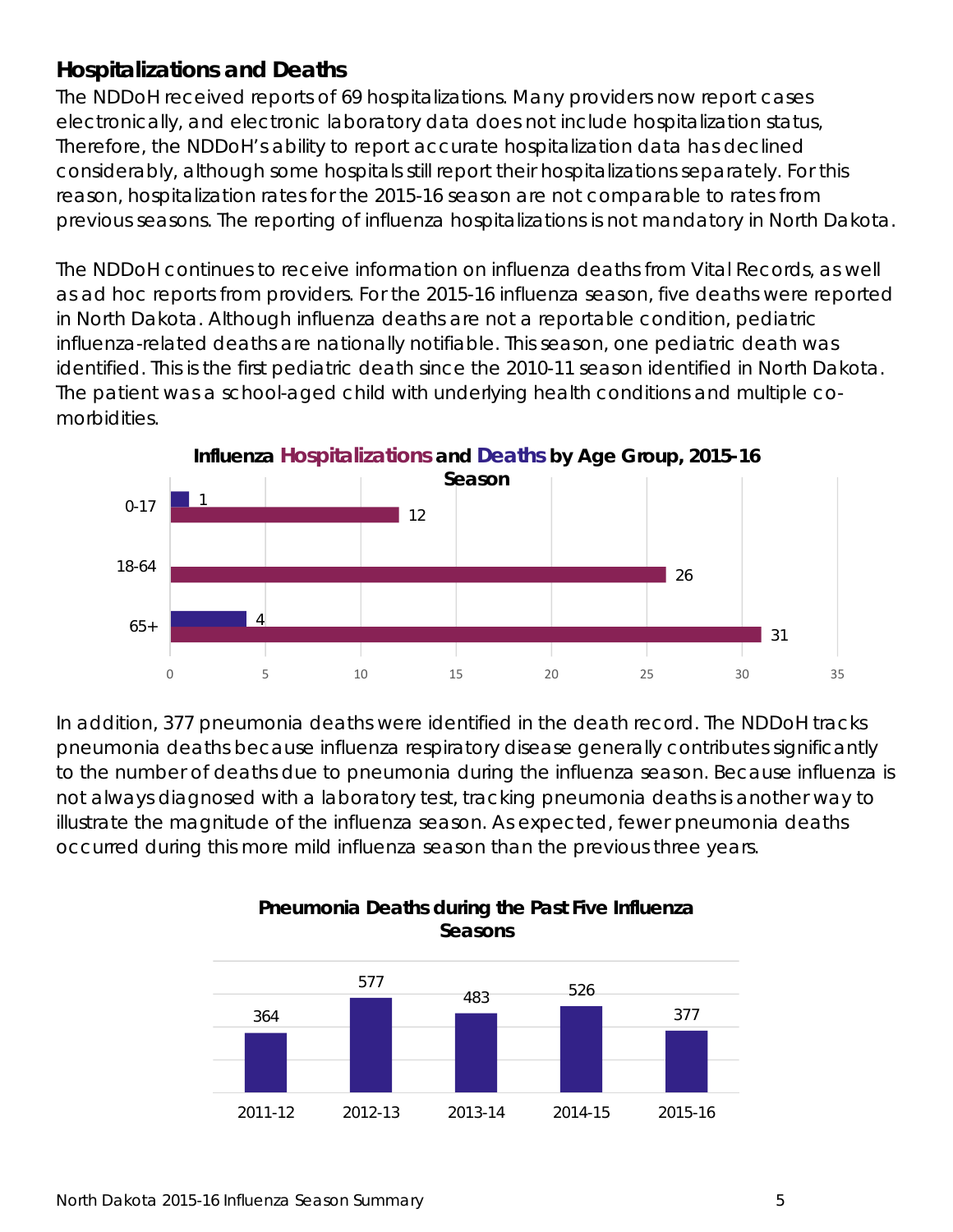## **Seasonal Timing and Multi-season Comparison**

The 2015-16 influenza season peaked the week ending March 12, 2016 (week 10). This peak was much different than the previous three seasons, which peaked early, around the beginning of the New Year. The number of cases reported for 2015-16 was markedly different from the previous season. The 2014-15 season saw the highest number of reported cases on record, and the predominant circulating strain was an A H3N2 that was drifted from the vaccine strain.



### **Outpatient Influenza-like Illness Network (ILINet)**

Eleven individual health care providers or clinics located throughout the state submitted influenza-like illness (ILI) data to the NDDoH as part of the national ILINet sentinel provider program. ILI is defined as having a fever accompanied by a cough and/or sore throat. Percent ILI peaked the 12th week of 2016, the week ending March 26<sup>th</sup>, with 2.43 percent of visits due to ILI. The seasonal threshold for ILI in North Dakota is 1.4 percent; for the 2015-16 season this threshold was first exceeded the week ending February 20<sup>th</sup>, 2016.

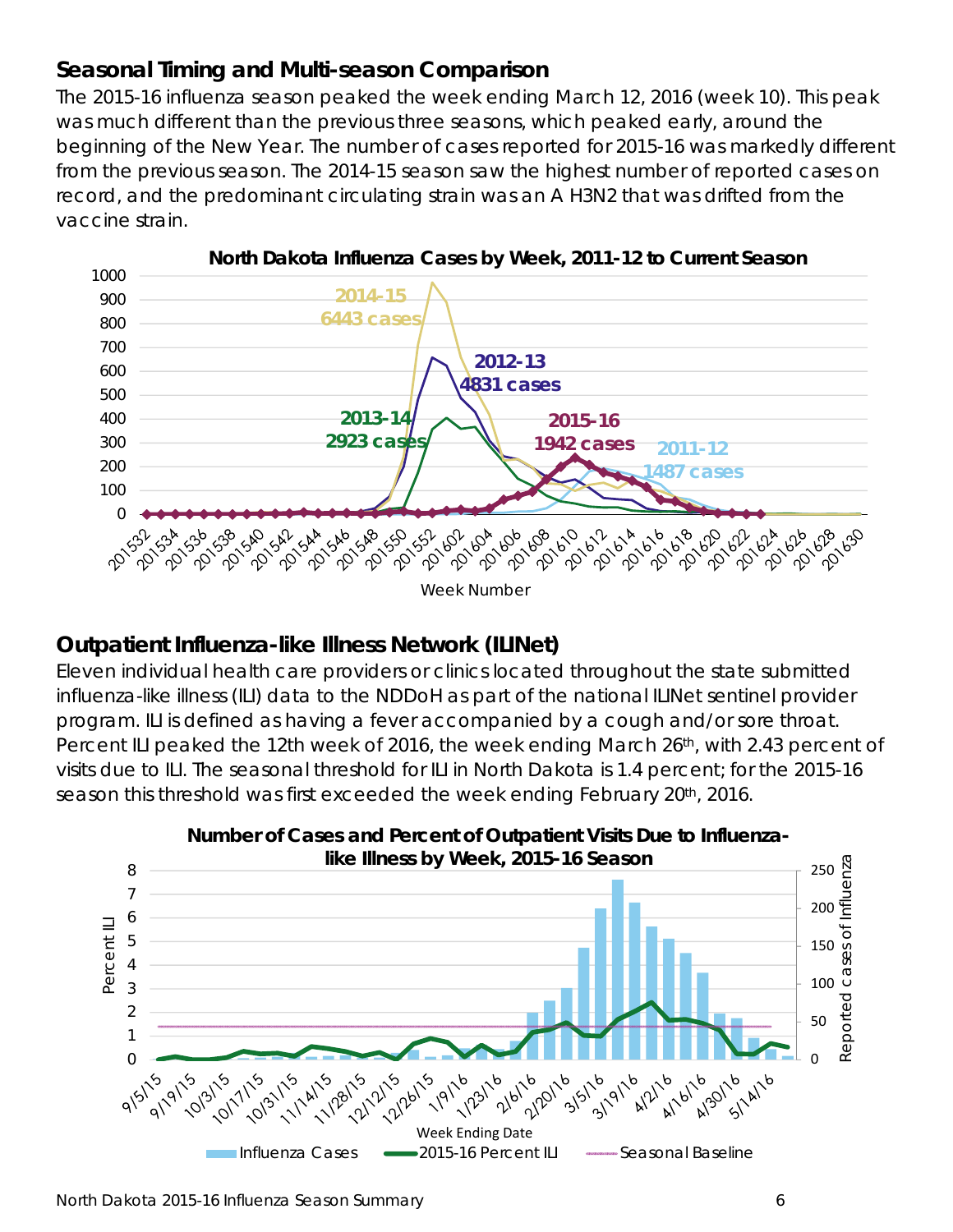## **Laboratory Surveillance**

Twenty-four laboratories in North Dakota participated in the laboratory sentinel program for the season, submitting the total number of influenza tests conducted and the total number of positive results. Tests include rapid, DFA, culture, and RT-PCR methodology. Seasonal influenza activity is generally considered 10 percent or greater percent positivity. Percent positivity for the 2015-16 season was above 10 percent for 13 weeks, beginning the week ending February 6<sup>th</sup>. The highest percent positivity was 21.14 percent, the week ending March 12<sup>th</sup>, 2016.



### **Syndromic Surveillance ILI**

Syndromic surveillance is the use of chief complaint, diagnosis and/or other "reason for visit" data used to track trends in different categories of diseases ("syndromes"). Various North Dakota hospitals and clinics provided syndromic surveillance data to North Dakota's BioSense 2.0 platform during the 2015-16 influenza season. The highest recorded ILI occurred the 9th and 10th week in 2016, the weeks ending March 5th and March 12th, when 0.55 percent of visits were for influenza-like illness. High levels of RSV and human metapneumovirus around that time likely caused elevated syndromic ILI earlier in the season.

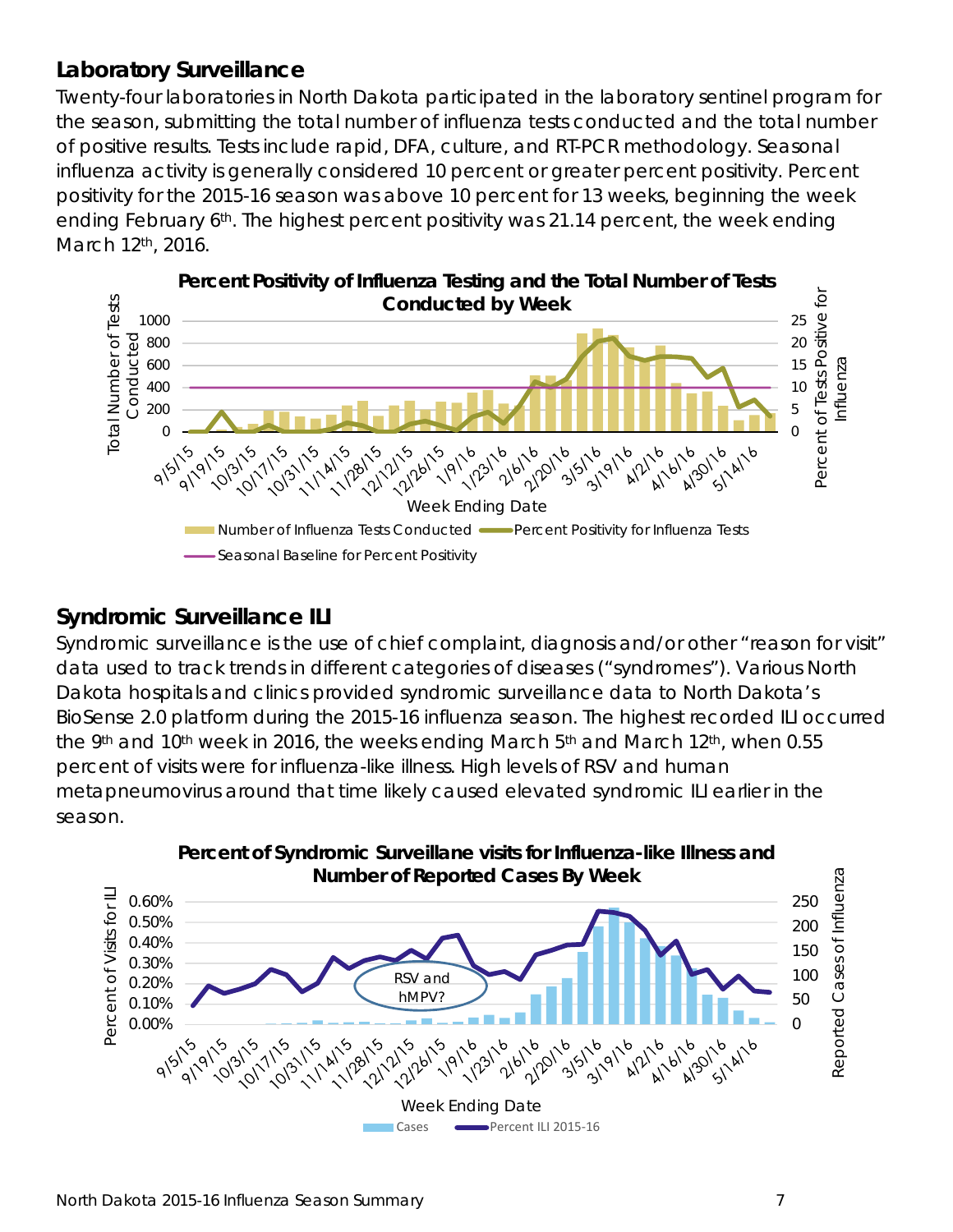## **Vaccination**

The North Dakota Immunization Information System (NDIIS) collects data on vaccinations administered to North Dakotans. Vaccines given to children are required to be entered into the NDIIS, while vaccines given to adults are often entered into the NDIIS, but are not required to be entered. Many providers in North Dakota have established an electronic connection with the NDIIS, allowing all vaccinations for that provider to be sent to the NDIIS automatically.

Vaccination rates for 2015-16 were similar to 2014-15, with rates appearing to increase slightly in all age groups except children 12 and younger. One possible reason for this increase is that it reflects an increase in reporting to the NDIIS, as more clinics and facilities become interoperable and begin sending adult vaccine doses.



#### **Percent of ND Residents Receiving at Least One Dose of Influenza Vaccine, 2014-15 and 2015-16**

National influenza vaccination rates are estimated using data from the National Immunization Survey (NIS) and the Behavioral Risk Factor Surveillance System (BRFSS). Estimations using this data are also created for individuals states. In recent years, overall vaccination rates in North Dakota have been about three percent above the national average.

Vaccination rates for health care workers are tracked because health care workers routinely have contact with patients at high risk for developing complications from influenza. For healthcare workers, the Centers for Disease Control and Prevention (CDC) estimates that